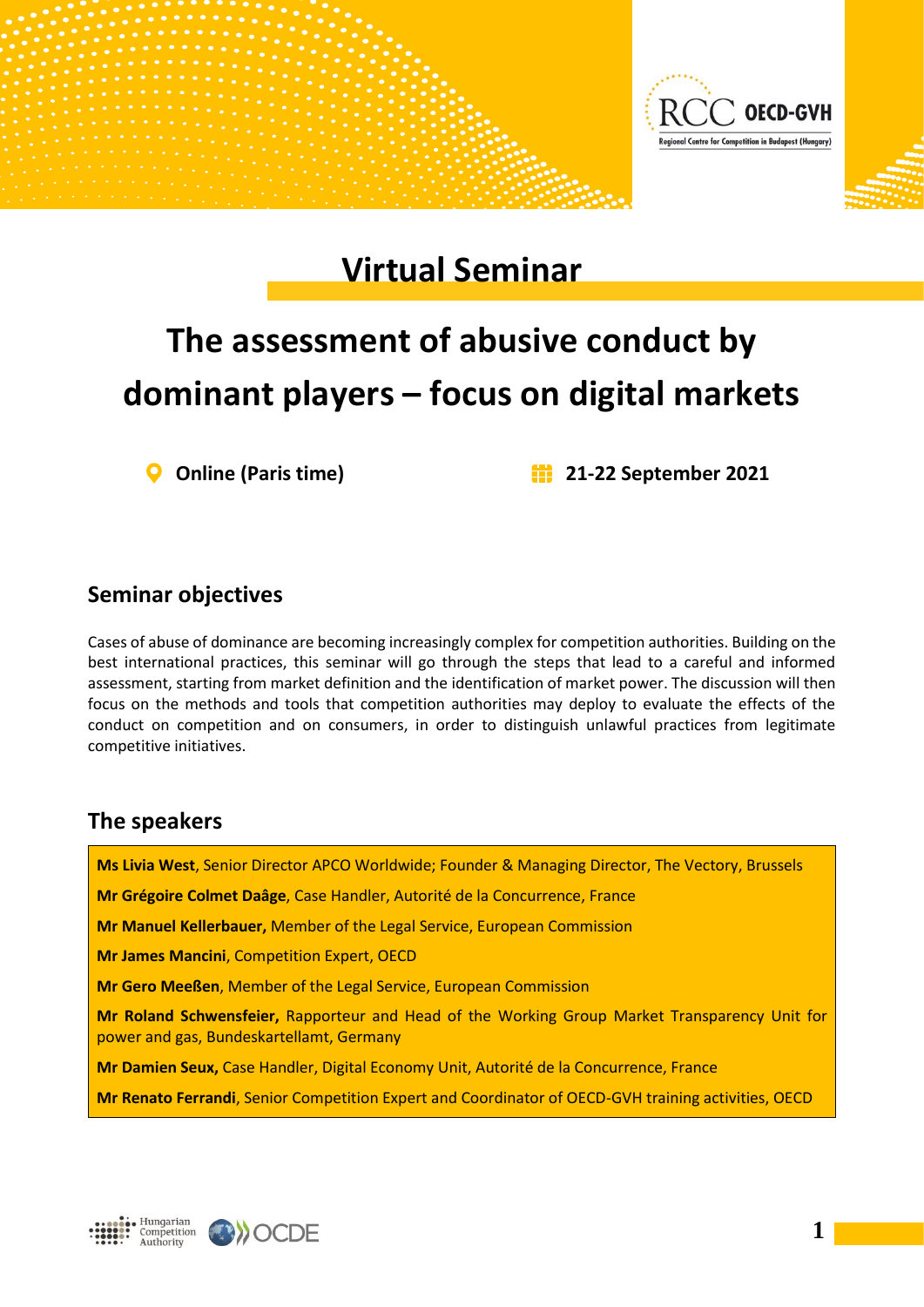## **Agenda**

| Tuesday, 21 September 2021– morning session           |                                                                                                            |  |
|-------------------------------------------------------|------------------------------------------------------------------------------------------------------------|--|
| 09.30-10.00                                           | <b>Opening remarks</b>                                                                                     |  |
| (Paris time)                                          | Mr László Bak, Vice President of the GVH, Hungary                                                          |  |
|                                                       | Mr Renato Ferrandi, Coordinator of OECD-GVH training activities, OECD                                      |  |
| 10.00-11.00                                           | Key concepts in abuse of dominance cases                                                                   |  |
|                                                       | Mr James Mancini and Mr Renato Ferrandi, OECD                                                              |  |
| 11.00-12.00                                           | General principles through concrete examples: the experience of the German<br><b>Competition Authority</b> |  |
|                                                       | Mr Roland Schwensfeier, BKA, Germany                                                                       |  |
| Tuesday, 21 September 2021 - afternoon session        |                                                                                                            |  |
| 14.00-14.10                                           | <b>Introduction</b>                                                                                        |  |
| (Paris time)                                          | Mr Renato Ferrandi, OECD                                                                                   |  |
| 14.10-15.10                                           | Addressing abuse of dominance in digital markets: lessons learned in France                                |  |
|                                                       | Mr Grégoire Colmet Daâge and Mr Damien Seux, Autorité de la Concurrence, France                            |  |
| 15.10-16.10                                           | Different views on abusive conduct: some key cases in the EU and in the US                                 |  |
|                                                       | Ms Livia West, APCO Worldwide, Belgium                                                                     |  |
|                                                       |                                                                                                            |  |
| <b>Wednesday, 22 September 2021 - morning session</b> |                                                                                                            |  |
| 09.30-09.45<br>(Paris time)                           | <b>Introduction</b>                                                                                        |  |
|                                                       | Mr Renato Ferrandi, OECD                                                                                   |  |
| 9.45-10.45                                            | The EU case law of abusive conduct                                                                         |  |
|                                                       | Mr Manuel Kellerbauer and Mr Gero Meeßen, Members of the Legal Service, EC                                 |  |
| 10.45-11.15                                           | Addressing abuse of dominance in digital markets                                                           |  |
|                                                       | Mr James Mancini, OECD                                                                                     |  |
| 11.15-12.15                                           | Abuse of dominance from A to Z: hints to plan and conduct effective cases                                  |  |